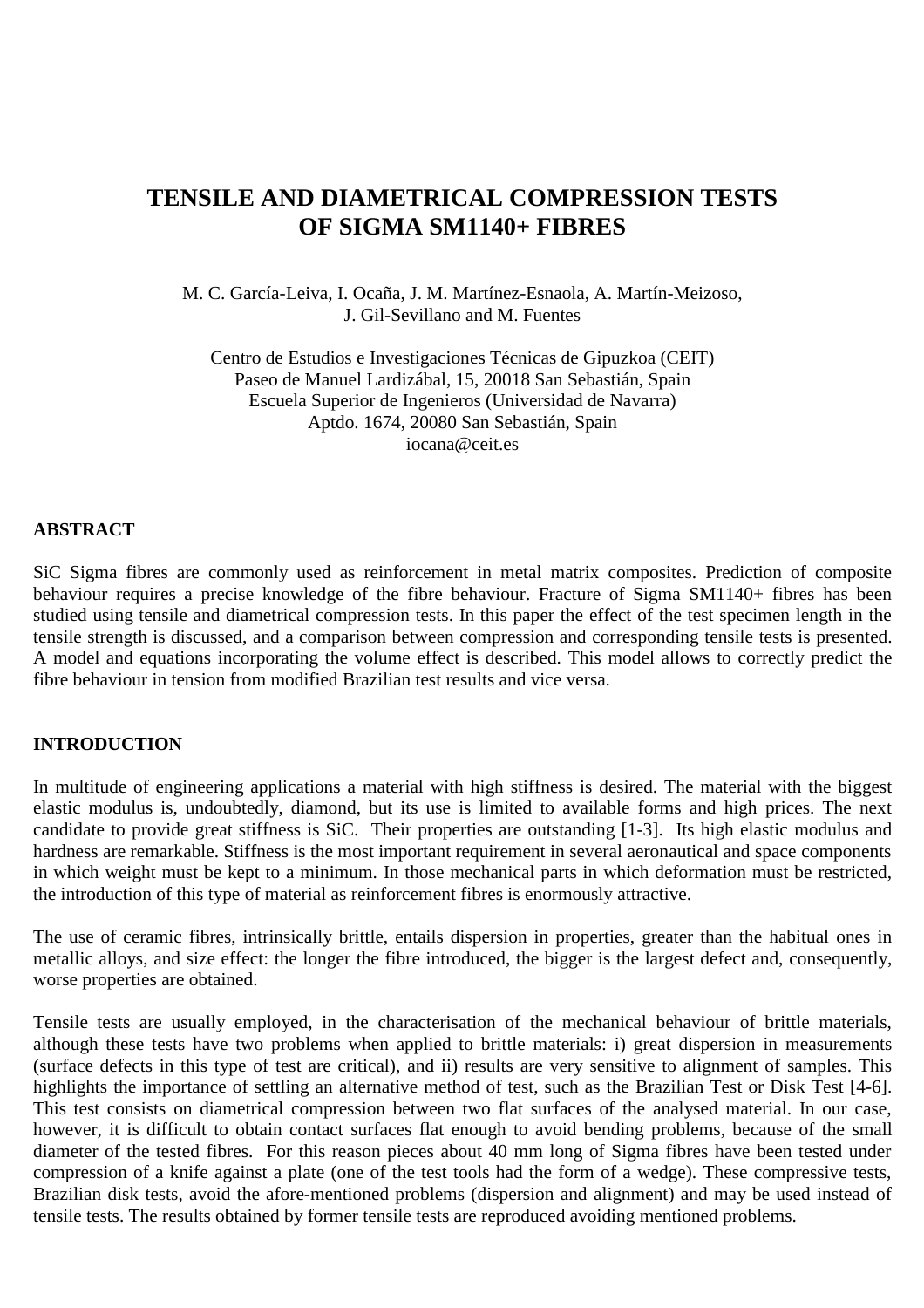## **MATERIAL**

Tests were carried out with Sigma SM1140+ fibres produced by DERA (UK). These fibres have a 15 µm Tungsten core on which the main component material of the (β-SiC) fibre is grown by CVD. Finally a graphite coating is applied to improve the interface for later processing of the composite materials and to protect the fibre itself during handling. Nominal diameter of tested fibres is 104 µm, reaching 115 µm with the carbon coating.

# **EXPERIMENTAL PROCEDURE**

### *Tensile tests*

Samples of 14, 104 and 204 mm were prepared sticking both ends of each fibre to sandpaper with a contact glue, to avoid sliding between fibre and grips. The overall lengths between grips were 10, 100 and 200 mm, respectively.

Samples were tested at room temperature in an Instron electromechanical machine, with a 500 N load cell. Crosshead displacement rates were 0.05, 0.5 and 1 mm/min. for samples of length 10, 100 and 200 mm, respectively. Applied loads were sampled at intervals of 6 s.

## *Compression tests*

Fibre samples about 40 mm long were chopped (note that length is not relevant in this kind of tests). Samples were diametrical compressed between a CW wedge and a hard steel plate at room temperature in an Instron electromechanical machine, with a 500 N load cell. Test displacement rate was 0.1 mm/min. The load and displacement were recorded as in the tensile tests.

# **RESULTS AND DISCUSSION**

#### *Tensile tests*

All tested samples displayed linear elastic behaviour until fracture. Ultimate loads are shown in Table 1. Mean values, corresponding to each one of the tested lengths, as well as the coefficients of correlation for the normal, log-normal and Weibull distributions, are shown in Table 2.

| Test- | <b>Fracture load (N)</b> |            | Test- | <b>Fracture load (N)</b> |       |            | Test- | <b>Fracture load (N)</b> |       |            |       |
|-------|--------------------------|------------|-------|--------------------------|-------|------------|-------|--------------------------|-------|------------|-------|
| piece | 10                       | <b>100</b> | 200   | piece                    | 10    | <b>100</b> | 200   | piece                    | 10    | <b>100</b> | 200   |
| id.   | mm                       | mm         | mm    | id.                      | mm    | mm         | mm    | id.                      | mm    | mm         | mm    |
|       | 23.40                    | 17.26      | 20.35 | 11                       | 28.31 | 25.10      | 25.17 | 21                       | 29.48 | 27.28      | 26.47 |
| 2     | 24.12                    | 22.23      | 21.03 | 12                       | 28.36 | 25.32      | 25.23 | 22                       | 29.66 | 27.34      | 26.83 |
| 3     | 25.97                    | 22.31      | 23.45 | 13                       | 28.38 | 25.34      | 25.26 | 23                       | 29.81 | 27.40      | 26.85 |
| 4     | 26.31                    | 22.54      | 23.57 | 14                       | 28.47 | 26.36      | 25.30 | 24                       | 30.00 | 27.48      | 26.90 |
| 5     | 27.76                    | 22.87      | 23.73 | 15                       | 28.64 | 26.50      | 25.41 | 25                       | 30.04 | 27.53      | 26.99 |
| 6     | 27.79                    | 23.88      | 23.84 | 16                       | 28.71 | 26.64      | 25.57 | 26                       | 30.19 | 27.79      | 27.02 |
| 7     | 27.97                    | 23.97      | 24.15 | 17                       | 29.06 | 26.66      | 25.61 | 27                       | 30.23 | 28.08      | 27.26 |
| 8     | 28.13                    | 24.78      | 24.51 | 18                       | 29.11 | 26.66      | 26.09 | 28                       | 30.23 | 28.16      | 27.38 |
| 9     | 28.25                    | 24.93      | 24.63 | 19                       | 29.22 | 26.90      | 26.24 | 29                       | 30.64 | 28.44      | 27.50 |
| 10    | 28.28                    | 24.95      | 25.14 | 20                       | 29.26 | 26.95      | 26.36 | 30                       | 30.64 | 28.98      | 27.57 |
|       |                          |            |       |                          |       |            |       | 31                       | 31.22 |            |       |

TABLE 1 SIGMA SM1140+ FIBRE FRACTURE LOADS IN TENSILE TESTS

Figure 1 a) shows, in a normal plot, the cumulative distribution function (cdf) of the fracture loads for the three tested lengths (200, 100 and 10 mm). It is clear in these diagrams, that the experimental data fit neither to the normal distribution (straight lines on the diagram) nor to log-normal distributions, even when these distributions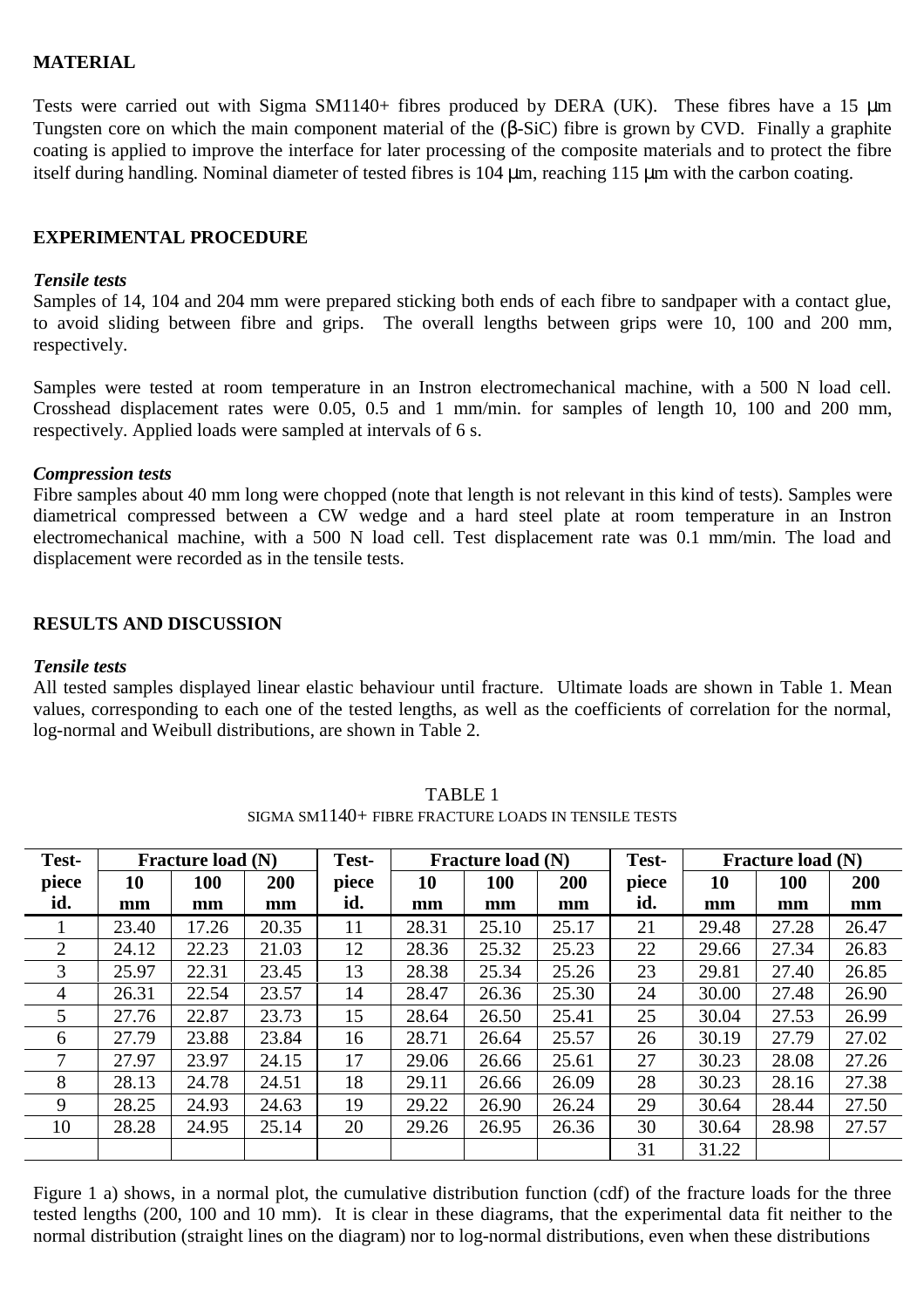usually fit the behaviour of most brittle materials [7]. Figure 1 b) shows the cdf on a Weibull plot. It is clear, from Fig. 1 and Table 2, that Weibull distribution fit better the experimental results than normal or log-normal cdfs.

#### TABLE 2

#### SUMMARY OF TENSILE TESTS OF SM1140+ FIBRE FOR DIFFERENT SAMPLE LENGTHS

|                                               | $10 \text{ mm}$ | 100 mm   | 200 mm   |
|-----------------------------------------------|-----------------|----------|----------|
| <b>Fracture average load <math>(N)</math></b> | 28.6            | 25.7     | 25.4     |
| Normal correlation coefficient                | 0.938           | 0.934    | 0.950    |
| Log-normal correlation coefficient            | 0.923           | 0.905    | 0.936    |
| Weibull correlation coefficient               | 0.982           | 0.972    | 0.976    |
| Weibull modulus (standard deviation)          | 19±3            | $16\pm3$ | $17\pm3$ |

Figure 2 collects the results from the three tested lengths on a cdf plot. Solid lines represent the predictions for the shortest fibres using the results for the longer fibres (200 mm). The prediction is given by:

$$
F_{\sigma}^{N} = 1 - \left(1 - F_{\sigma}\right)^{N} \tag{1}
$$

where *N* represents an *N* times longer fibre than the one that have been used to obtain the distribution function, *F*<sup>σ</sup> [7].

Predictions obtained in Fig. 2 are reasonably promising, but they are limited to the tensile stress range observed for the fracture of the longest fibres (it is not possible to make probability predictions for loads that have not been observed in 200 mm long fibres). However, we can consider that when testing smaller lengths, it is the range of highest stresses and highest values for the cdf what is being sampled.

Figure 3 shows, on a Weibull plot, all the experimental results when the cumulative failure probability is normalised considering tested lengths. It is clear that the results fit reasonably well to a straight line, and therefore they correspond to a single Weibull distribution. Consequently, the following fitting to ultimate load in tension of the Sigma SM1140+ fibre is proposed:

$$
F = 1 - \exp\left[-\frac{L}{100}\left(\frac{P}{26}\right)^{19.6}\right]
$$
 (2)

where *L* is given in mm and *P* in N.

Figure 3 shows the experimental results (in open symbols) and the predictions (in solid line) obtained using Eqn. 2.

Samples are clamped to the test machine using emery-paper grips (square pieces of  $20 \times 20$  mm); the fibres facing the paper side. As a result of the gripping system, it is questionable to what extent the fibre length, that is within the grips, is also being tested. Although not all the fibre length is uniformly tested, it seems reasonable that a given portion of the transfer length, within the grips, should be considered to obtain a reliable prediction. This effect will be particularly relevant for the shortest samples and almost negligible for the longest ones, since the length introduced in the grips is constant in all the tests.

Figure 4 also shows the prediction for a 20 mm fibre length (dotted line) that is equivalent to consider that the sample effective length is 5 mm per grip (about one fourth of the grip-embedded length) longer than the distance between the grips.

All observed fractures have been originated at the interface between the Tungsten core and the SiC. Fracture in SiC has a radial appearance with origin in the nucleus of W, see Fig. 5.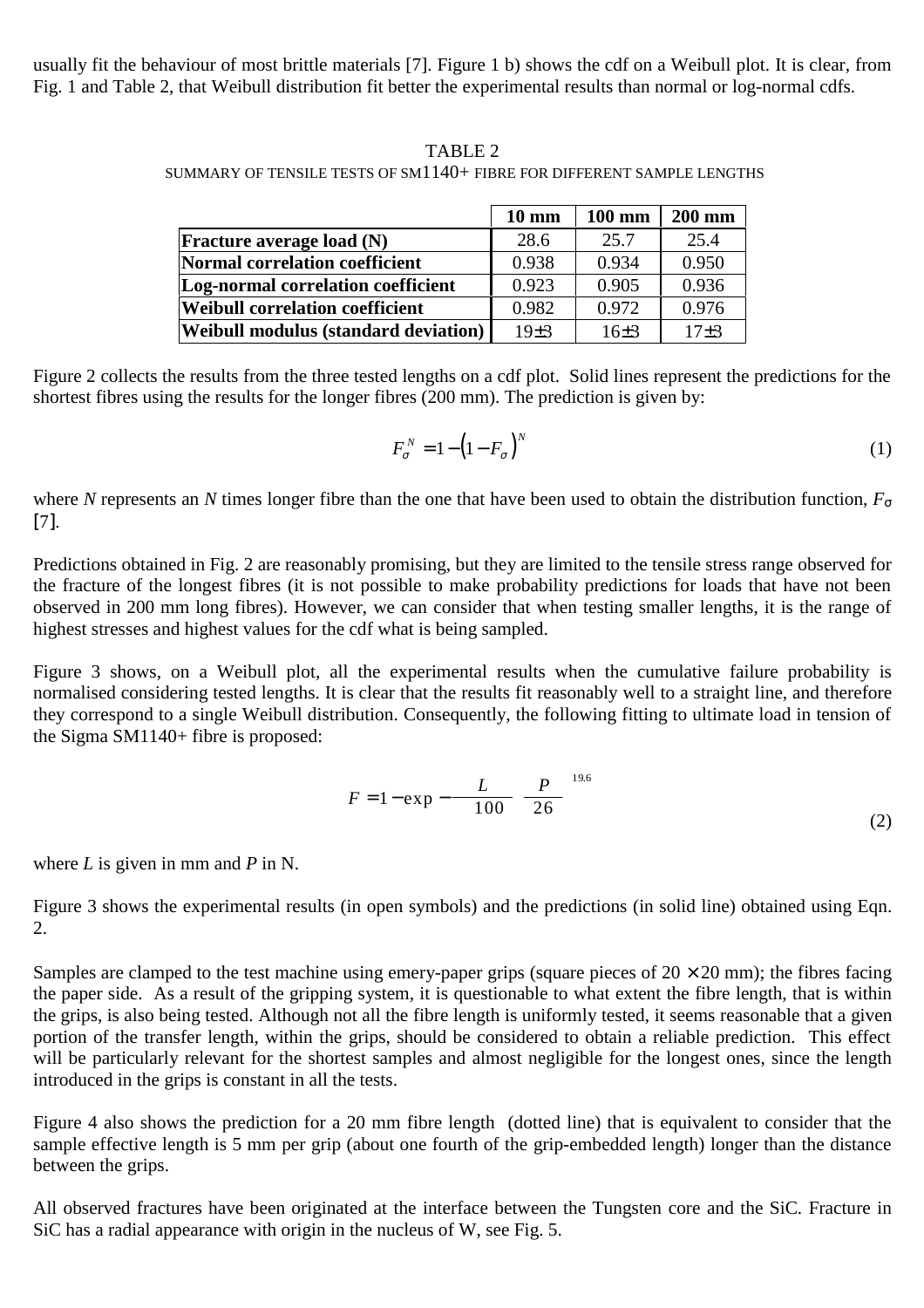

**Figure 1:** Cumulative distribution function (cdf) of the fracture loads **a)** on a normal paper (log-normal in solid lines) and **b)** on a Weibull plot. Fittings on individual tested lengths and on the whole set are represented



**Figure 2:** Cumulative distribution function (cdf) of the fracture loads of Sigma SM1140+ fibre for three sampled lengths. Predictions were computed for 100 and 10 mm (in solid lines) based on experimental data for 200 mm long fibres.



**Figure 3:** Fracture load cdf on a Weibull plot when frequency, *F*, is computed according to Sigma SM1140+ fibre tested length, Eqn. 2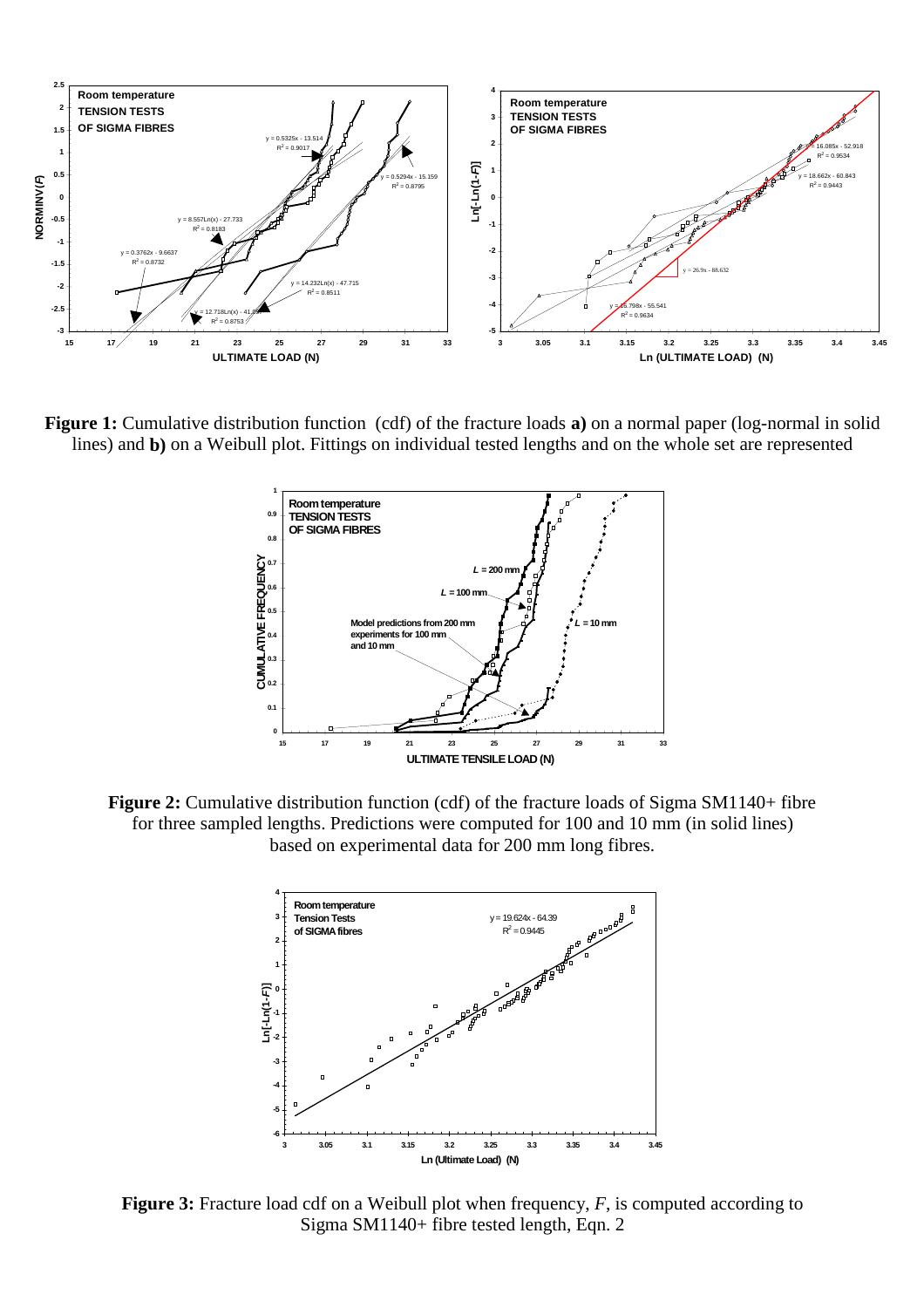

Figure 4: Cumulative distribution function (cdf) of the fracture loads for three different lengths of Sigma SM1140+ fibre. Tensile tests at room temperature, and predictions from Weibull fitting



**Figure 5:** SM1140+ fibre fracture is initiated at the interface with the tungsten core and progresses radial in the SiC. SEM micrography

### *Compression tests*

The stress state obtained in a diametrical compression test has been previously analysed by many authors [5,6]. A diametrical compression produces an almost uniform tensile stress in perpendicular direction to the one of the applied load; its value is given by:

$$
\sigma_x = \frac{2P}{\pi dt} = \sigma_3 \tag{3}
$$

and a compressive stress in all points that is three times the tensile one at the centre of the disk:

$$
\sigma_{y} = -\frac{6P}{\pi dt} = \sigma_{1} = -3\sigma_{x}
$$
\n(4)

where *P* is the applied load, *d* is the disk diameter and *t* is its thickness.

Along the central vertical line, the compressive stress is given by:

$$
\sigma_y = -K\sigma_x \tag{5}
$$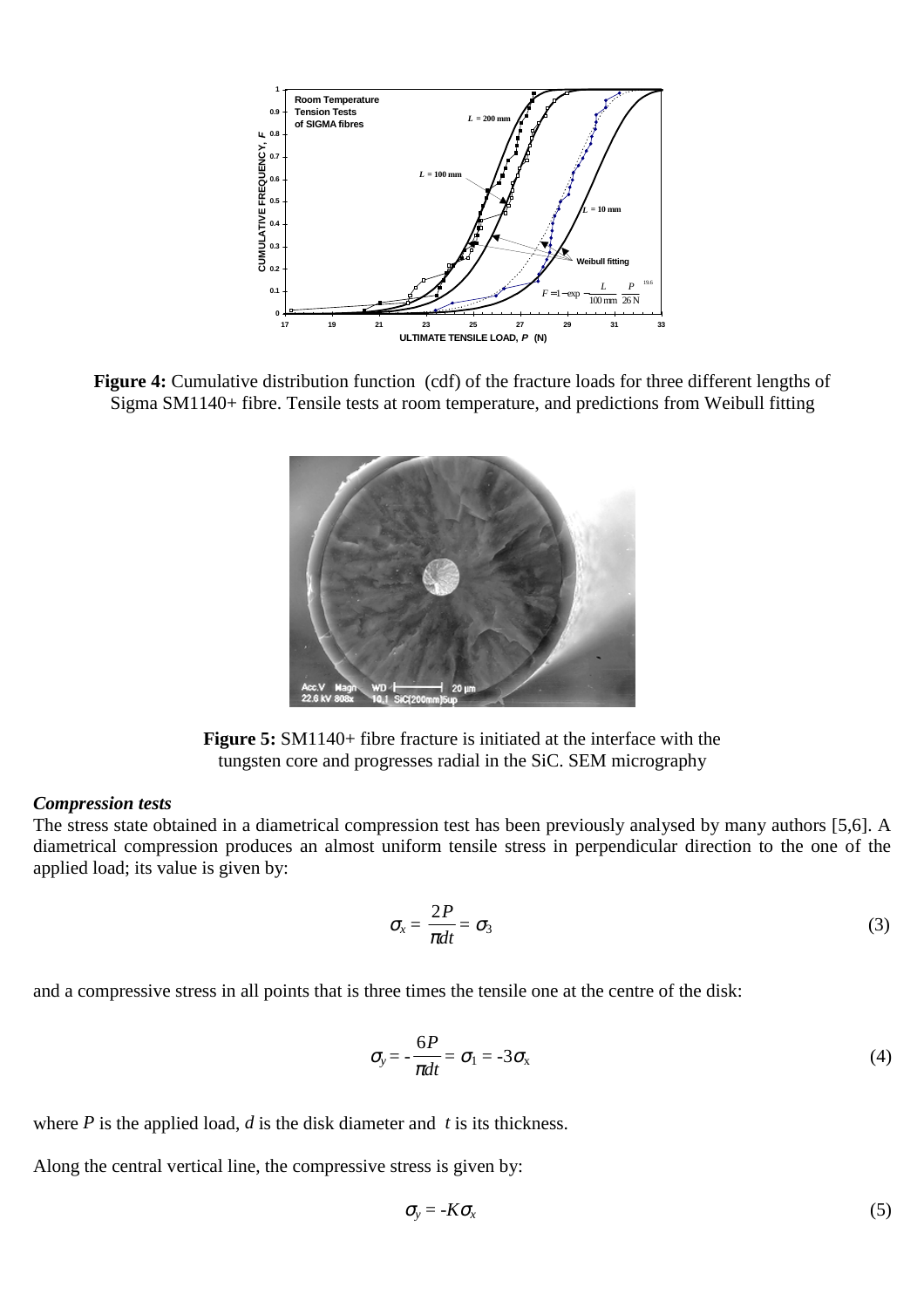where *K* changes from 3 at the disk centre to infinite (theoretically) at the ends. According to the maximum tensile strain fracture criterion for brittle materials, fracture occurs when the principal tensile strain  $(\varepsilon_3)$  exceeds the critical value:

$$
\varepsilon_3 = [\sigma_3 \, \nu \, (\sigma_1 + \sigma_2)]/E \tag{6}
$$

In our case,  $\sigma_2 = 0$ ,  $\sigma_1 = -K\sigma_x$  and  $\sigma_3 = \sigma_x$ .

*K* is 3 at the centre and grows as we go depart from the centre. Thus:

$$
\varepsilon_3 E = \sigma_e = (1 + vK) \sigma_x \tag{7}
$$

Is the effective fracture stress, where v is Poisson's ratio (0.16) and  $K = \sigma_v/\sigma_x$ .

In diametrical compression tests of Si<sub>3</sub>N<sub>4</sub> disks, Ovri & Davies [6] found several fracture modes. In fact, two of them have been observed in Sigma fibres:

- normal fracture mode
- triple-crack fracture mode: the sample is broken in two or three pieces

Typical load-deformation behaviour of Sigma SM1140+ fibres has two stages (see Fig. 6):

• a normal mode load with corresponding tensile stress

$$
\sigma = P/\pi dt \tag{8}
$$

a triple-crack mode load with corresponding tensile stress

$$
\sigma = (P + 2P_f)/2\pi dt \tag{9}
$$

where *P* is the final load for the first stage,  $P_f$  is the ultimate fracture load, *t* is the mean width (20 µm) of the central region observed at the fracture surface, and *d* is the mean diameter (108 µm) of the fibres.

In Table 3, the first stage final loads, ultimate fracture loads and tensile stresses are presented. Effective stresses of 4.188 GPa (for  $v = 0.16$ ) and 5.377 GPa (for  $v = 0.3$ ) are obtained from the mean value of the former tensile stresses (2.83 GPa) and Eqn. 7.

If we want to compare this effective fracture stress with the ultimate tensile stress in tension tests it will be necessary to consider a size effect:

$$
\sigma_{\text{eq}} = \left(\frac{V_D}{V_t}\right)^{1/m} \sigma_{\text{e}}
$$
\n(10)

where

$$
V_{\rm D} = t(0.3d)(0.2d) \tag{11}
$$

is the volume of the critical region, that is the one that would be affected by the origin of the fracture (the zone in which the effective stress ranges from the maximum to a 10% below this maximum value [5].)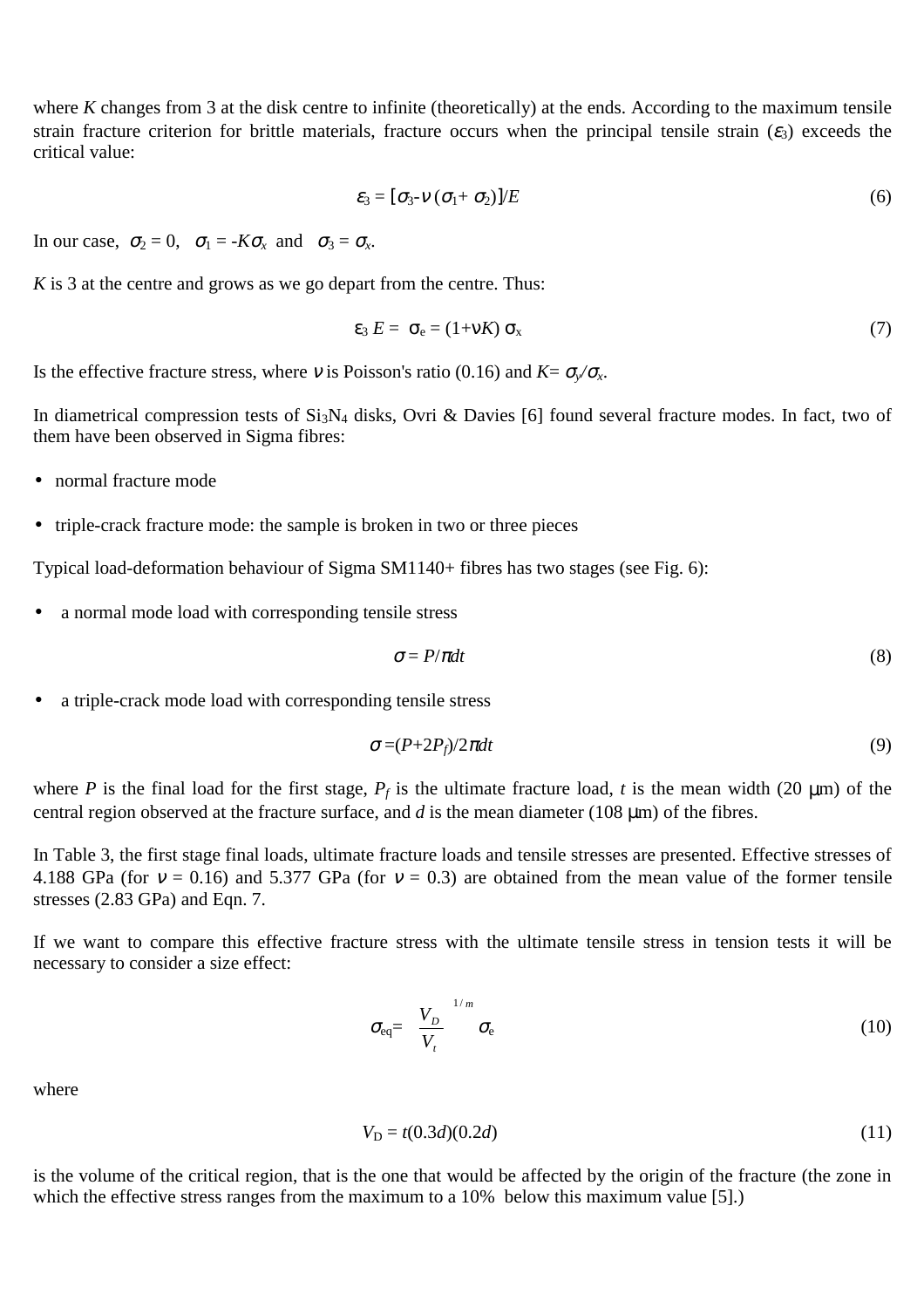*V*t is the sampled volume in the tensile test (three lengths 10, 100 and 200 mm were tested) and *m* is the Weibull exponent ( $\sim$  15 from compressive tests, and  $\sim$  18 from tensile tests.)

| P(N) | $P_f(N)$ | $\sigma_c = (P+2P_f)/(2\pi dt)$ (GPa) |
|------|----------|---------------------------------------|
|      | 15       | 2.73                                  |
| 10   | 18       | 3.38                                  |
| 7.7  | 16.5     | 3.00                                  |
| 10.5 |          |                                       |
|      | 16       | 3.02                                  |
| 6.5  | 11.25    | 2.14                                  |
|      | 12       | 2.43                                  |
|      | 17       | 3.09                                  |

## TABLE 3 FRACTURE LOADS IN DIAMETRICAL COMPRESSION TESTS OF SM1140+ FIBRE AND CORRESPONDING TENSILE STRESSES

Introducing the size effect, Eqn. 10, the results shown in Table 4 are obtained. It is found that diametrical compression tests results, once corrected by the size effect, agree with those obtained in tensile tests considering the Weibull modulus corresponding to compression tests and fracture in elastic mode (in good agreement with the fractography and the load-displacement traces).

# TABLE 4 PREDICTIONS FROM DIAMETRICAL COMPRESSION TESTS AND COMPARISON WITH TENSILE TESTS RESULTS

| Sample lengths (mm)                       | 10   | <b>100</b> | 200  |
|-------------------------------------------|------|------------|------|
| Actual ultimate tensile strength (GPa)    | 3.10 | 2.80       | 2.77 |
| Fracture stress ( $m = 15$ , $v = 0.16$ ) | 2.33 | 2.00       | 1.91 |
| Fracture stress ( $m = 15$ , $v = 0.3$ )  | 3.00 | 2.57       | 2.45 |
| Fracture stress ( $m = 18$ , $v = 0.16$ ) | 2.57 | 2.26       | 2.18 |
| Fracture stress ( $m = 18$ , $v = 0.3$ )  | 3.30 | 2.90       | 2.79 |

Fractographic analysis corroborates the considerations about fracture modes that were initially made from the load-displacement curves. Figure 6 shows the typical fracture surface that is obtained in this kind of tests. A central plateau is observed, as a result of triple fracture mode. In contrast, the fractography of a sample broken in simple mode is shown in Fig. 7, together with its load-displacement curve; a single stage is observed.

# **CONCLUSIONS**

- Sigma SM1140+ fibre mechanical strength best fits to a Weibull distribution.
- A method to include different tested fibre lengths in distribution function is proposed.
- Model predictions fit reasonably well experimental results, varying tested fibre length by a factor of 20.
- Fractography indicates that tensile fractured fibres display a flat surface, perpendicular to tensile axis. SiC fracture is radial and it is initiated at the interface with tungsten core.
- Wedge-plate diametrical compression tests for Sigma fibres are simple and useful: ultimate tensile strengths are correctly predicted from diametrical compression tests. This is advantageous with respect to tensile tests for this type of materials, because of material saving and avoiding alignment problems.
- Two different failure modes are observed in the diametrical compression tests: triple-crack, which produces fracture surfaces with a central plateau, and simple fracture.